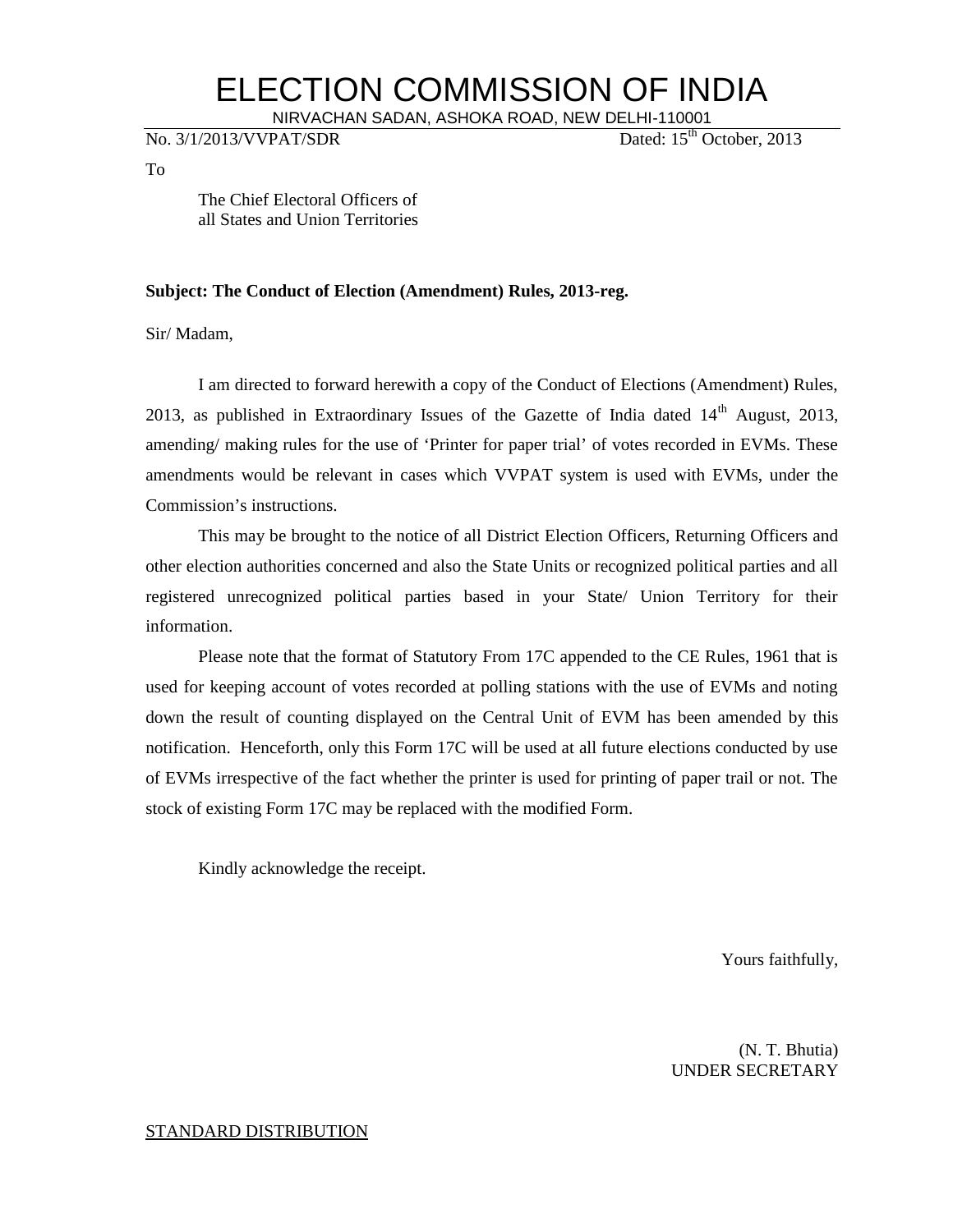# **12142** V. सत्यमेव जयते<br>अन्यन्त The Gazette of India

असाधारण

**EXTRAORDINARY** भाग ।।-स्वण्ड 3-3प-खण्ड (ii) PART II-Section 3-Sub-section (ii) पाधिकार से प्रकाशित

PUBLISHED BY AUTHORITY

नई दिल्ली, बुधवार, अगस्त 14, 2013/श्रावण, 23, 1935 सं. 18961 NEW DELHI, WEDNESDAY, AUGUST 14, 2013/SHRAVANA 23, 1935 No. 18961

विधि और न्याय मंत्रालय

(विधायी विभाग)

अधिसूचना

नई दिल्ली, 14 अगस्त, 2013

का.आ. 2470(अ).—केन्द्रीय सरकार, लोक प्रतिनिधित्व अधिनियम, 1951 (1951 का 43) की धारा 169 द्वारा प्रदत्त शक्तियों का प्रयोग करते हुए, निर्वाचन आयोग से परामर्श करने के पश्चात्, निर्वाचनों का संचालन नियम, 1961 का और संशोधन करने के लिए निम्नलिखित नियम बनाती है, अर्थात् :—

(1) इन नियमों का संक्षिप्त नाम निर्वाचनों का संचालन (संशोधन) नियम, 2013 है ।  $\mathbf{1}$ .

(2) ये राजपत्र में प्रकाशन की तारीख को प्रवृत्त होंगे ।

निर्वाचनों का संचालन नियम, 1961 (जिन्हे इसमें इसके पश्चात् मूल नियम कहा गया है), के नियम 49क के  $\overline{2}$ . पश्चात् निम्नलिखित परंतुक अंतःस्थापित किया जाएगा, अर्थात् :- ह

"परंतु ऐसे निर्वाचन क्षेत्र या निर्वाचन क्षेत्रों या उनके हिस्सों में, जैसा निर्वाचन आयोग निदेशित करे, मत के कागज़ पुच्छ के मुद्रण के लिए मतदान मशीन से ऐसे अभिकल्प के ड्रॉपबॉक्स के साथ प्रिंटर जोड़ा जा सकेगा, जैसा निर्वाचन आयोग द्वारा अनुमोदित किया जाए ।"।

मूल नियमों के नियम 49ख के उपनियम (4) में खंड (ख) के पश्चात् निम्नलिखित खंड अंतःस्थापित किया जाएगा, 3. अर्थात :-

"(ग) नियम 49क के परंतुक के अधीन जहां कागज़ पुच्छ के लिए प्रिंटर प्रयुक्त किया जाता है—

- (i) खंड (क) के अधीन मतदान यूनिटों पर यथाप्रदत्त अभ्यर्थियों के क्रम संख्यांक और नाम तथा उन्हें आबंटित चिह्नों को प्रिंटर में लोड करके ;
	- (ii) प्रिंटर में कागज़ लोड करके; और
	- (iii) प्रिंटर को ऐसी रीति में मुद्राबंद करके जैसा निर्वाचन आयोग द्वारा निदेशित किया जाए,

नियंत्रण युनिटों में सेट किए गए निर्वाचन लड़ने वाले अभ्यर्थियों की संख्या के अनुसार प्रिंटर सेट किया जाएगा ।"।

#### 3548 G1/2013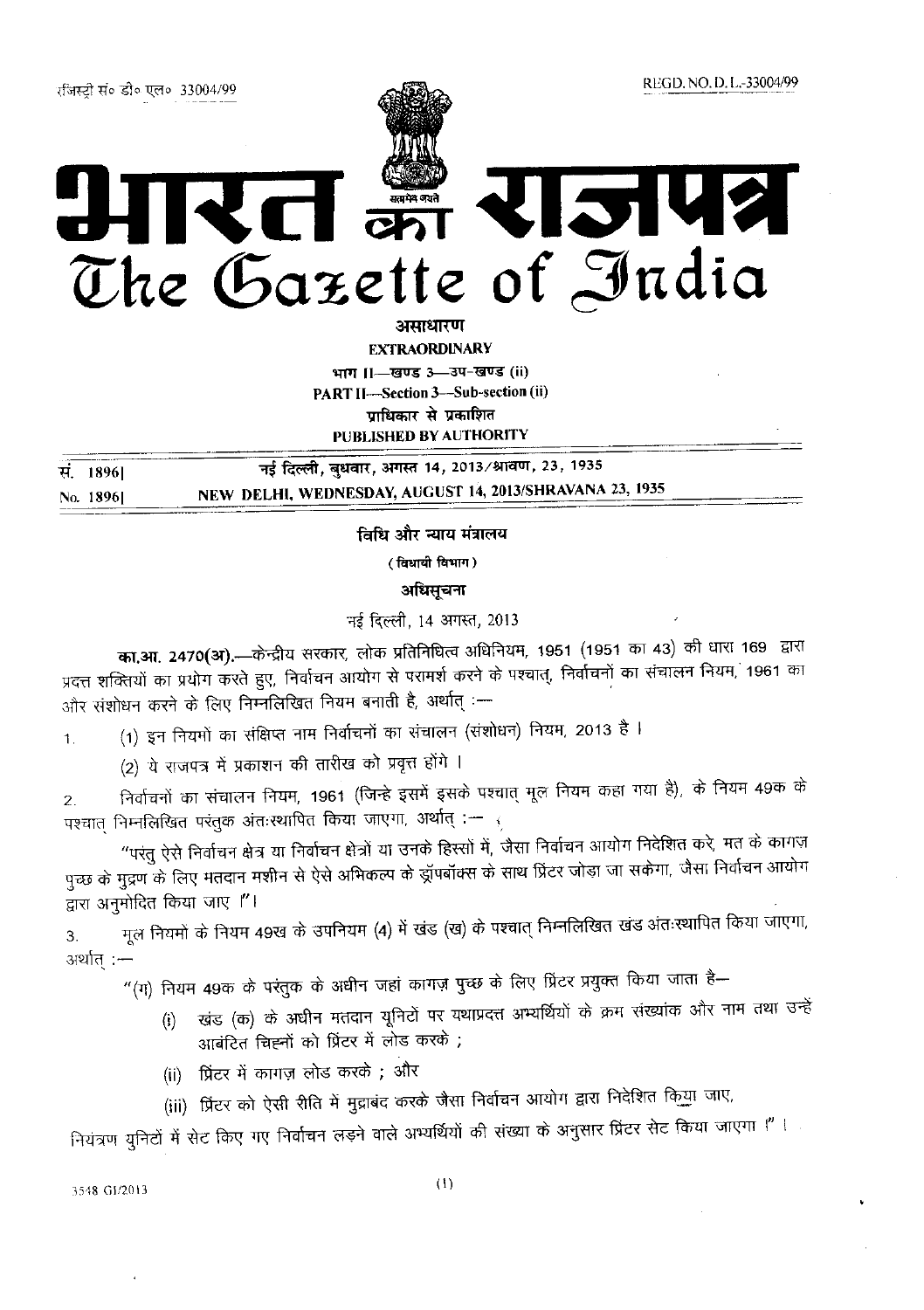मूल नियमों के नियम 49ङ में,-- $\overline{4}$ .

(क) उपनियम (1) आरंभिक भाग में, ''प्रत्येक मतदान मशीन के नियंत्रण यूनिट और मतदान यूनिट पर" शब्दों के पश्चात्, "और कागज़ पुच्छ के लिए प्रिंटर पर, जहां प्रयुक्त हो" शब्द अंतःख्यापित किए जाएंगे ;

(ख) उपनियम (2) में, "मतदान मशीन में पहले से ही कोई मत दर्ज नहीं किया गय़ा है और उस पर उपनियम (4) में निर्दिष्ट लेबल लगा है" शब्दों, कोष्ठकों और अंक के स्थान पर, "मतदान मशीन में पहले से ही कोई मत दर्ज नहीं है और उस पर उपनियम (1) में निर्दिष्ट लेबल लगा है, और जहां कागज़ पुच्छ के लिए प्रिंटर प्रयुक्त किया जाता है वहां प्रिंटर का झुपबॉक्स खाली है" शब्द, कोष्ठक और अंक रखे जाएंगे ।

(ग) उपनियम (6) के पश्चात् निम्नलिखित उपनियम अंतःस्थापित किया जाएगा, अर्थात् :--

"(7) जहां कांगज़ पुच्छ के लिए प्रिंटर प्रयुक्त किया जाता है, वहां मतदान कोष्ठ में मतदान यूनिट के साथ प्रिंटर भी रखा जाएगा और उस रीति में इलैक्ट्रानिक मतदान मशीन से जोड़ा जाएगा जैसा निर्वाचन आयोग द्वारा निदेशित किया जाए ।''।

मूल नियमों के नियम 49ड के उपनियम (3) में, खंड (ग) के पश्चात् निम्नलिखित 5. परंतुक अंतःस्थापित किया जाएगा, अर्थात् :--

''परंतु जहां कागज़ पुच्छ के लिए प्रिंटर प्रयुक्त किया जाता है, खंड (ख) में यथानिर्दिष्ट बटन दबाकर मतदान करने पर निर्वाचक मतदान कोष्ठ के अंदर मतदान यूनिट के साथ रखे प्रिंटर की पारदर्शी खिड़की से प्रिंटर के ड्रापबॉक्स में ऐसी कागज़ की पर्ची कटकर गिरने के पूर्व उस अभ्यर्थी का क्रम संख्यांक, नाम और चिह्न, जिसे उसने अपना मत दिया है, दर्शित करने वाली मुद्रित कागज़ की पर्ची देखने में समर्थ होगा !''।

मूल नियमों के नियम 49ड के पश्चात्, निम्नलिखित नियम अंतःस्थापित किया जाएगा,  $6.$ अर्थात् :--

"49ड़क. कागज़ की पर्ची पर मुद्रित विशिष्टियों के बारे में परिवाद की दशा में प्रक्रिया-(1) जहां कागज़ पुच्छ के लिए प्रिंटर प्रयुक्त किया जाता है, यदि नियम 49ड के अधीन अपना मत अभिलिखित करने के पश्चात् निर्वाचक यह आरोप लगाता है कि प्रिंटर से निकली हुई कागज़ की पर्ची में उस अभ्यर्थी से भिन्न अभ्यर्थी का नाम या चिह्न दर्शाया गया है जिसे उसने मत दिया था, तो पीठासीन अधिकारी निर्वाचक को झूठी घोषणा करने के परिणाम के बारे में चेतावनी देने के पश्चात्, निर्वाचक से आरोप के संबंध में लिखित घोषणा प्राप्त करेगा ।

(2) यदि निर्वाचक उपनियम (1) में निर्दिष्ट लिखित घोषणा देता है तो पीठासीन अधिकारी प्ररूप 17क में उस निर्वाचक से संबंधित दूसरी प्रविष्टि करेगा, अपनी उपस्थिति में तथा अभ्यर्थियों या मतदान अभिकर्ताओं की उपस्थिति में, जो मतदान केन्द्र में उपस्थित रह सकेंगे तथा प्रिंटर द्वारा निकाली गई कागज़ की पर्ची का प्रेक्षण करेंगे, निर्वाचक को मतदान मशीन में एक परीक्षण मतदान अभिलिखित करने की अनुज्ञा देगा ।

**BURGHARD ESPECTACI**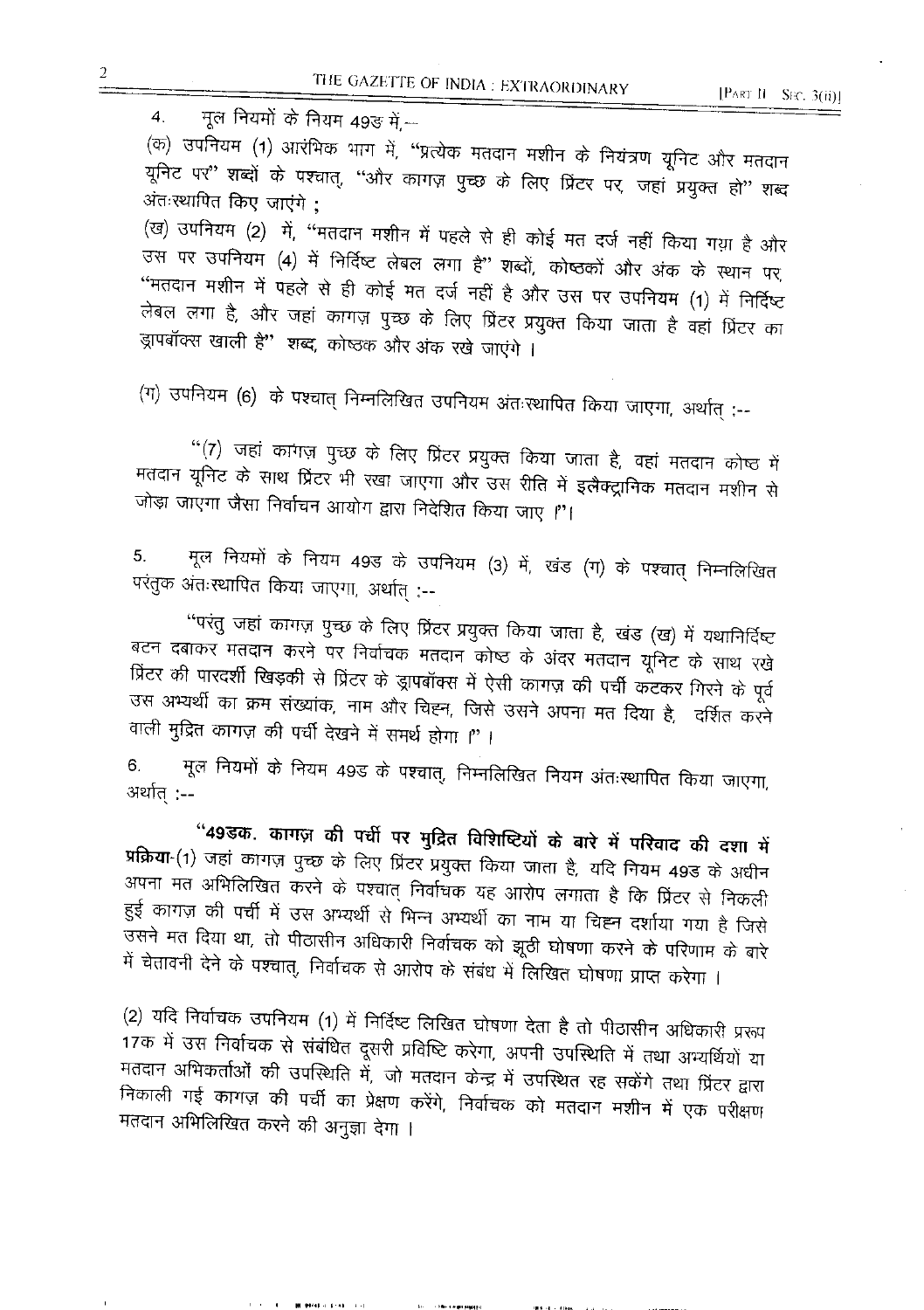(3) यदि आरोप सत्य पाया जाता है तो पीठासीन अधिकारी इन तथ्यों की रिपोर्ट तुरंत रिटर्निंग आफिसर को करेगा, उस मतदान मशीन में और मत अभिलिखित करना बंद कर देगा तथा उन निदेशों के अनुसार कार्य करेगा जो रिटर्निंग आफिसर द्वारा दिए जाएं ।

(4) तथापि, यदि आरोप मिथ्या पाया जाता है और उपनियम (1) के अधीन इस प्रकार निकाली हुई कागज़ की पर्ची उपनियम (2) के अधीन निर्वाचक द्वारा अभिलिखित परीक्षण मत से मेल खाती है तो पीठासीन अधिकारी-

(i) प्ररूप 17क में उस अभ्यर्थी का क्रम संख्यांक और नाम जिसके लिए ऐसा परीक्षण मत अभिलिखित किया गया है, वर्णित करते हुए उस निर्वाचक से संबंधित दूसरी प्रविष्टि के सामने उस प्रभाव की टिप्पणी करेगा :

(ii) ऐसी टिप्पणियों के सामने उस निर्वाचक के हस्ताक्षर या अंगूठे की छाप लेगा ; और

(iii) प्ररूप 17ग के भाग 1 में मद 5 में ऐसे परीक्षण मत के संबंध में आवश्यक प्रविष्टियां करेगा ।"।

मूल नियमों के नियम 49न में,-- $7<sup>1</sup>$ 

(क) उपनियम (1) में, "मतदान यूनिट को नियंत्रण यूनिट से" शब्दों के पश्चात्, "और प्रिंटर से, जहां प्रिंटर भी प्रयुक्त होता है, किंतु इस प्रकार कि प्रिंटर के ड्रापबॉक्स में अंतर्विष्ट कागज़ की पर्चियां अविकल रहेंगी," शब्द अंतःस्थापित किए जाएंगे ;

(ख) उपनियम (2) में "नियंत्रण यूनिट और मतदान यूनिट को" शब्दों के स्थान पर, जहां प्रयुक्त होते है. "नियंत्रण यनिट, मतदान यनिट और प्रिंटर को, शब्द अंतःस्थापित किए जाएंगे"

मुल नियमों के नियम 66क में, खंड (i) में, — 8.

(अ) नियम 56ग के उपनियम (2) में खंड (क) के पश्चात्, निम्नलिखित परंतुक अंतःस्थापित किया जाएगा, अर्थात :--

"परंतु प्ररूप 17ग के भाग 1 के मद 5 के अनुसार, किसी अभ्यर्थी के लिए, अभिलिखित परीक्षण मत, यदि कोई हो, नियंत्रण यूनिट पर यथा प्रदर्शित ऐसे अभ्यर्थी के लिए अभिलिखित किए गए मतों की संख्या में से घटा दिया जाएगा !'';

(आ) नियम 56ग के पश्चात्, निम्नलिखित नियम अंतःस्थापित किया जाएगा, अर्थात् :--"56घ. कागज़ पुच्छ की संवीक्षा-(1) जहां कागज़ पुच्छ के लिए प्रिंटर प्रयुक्त किया जाता है, परिणाम शीट में की गई प्रविष्टियों की घोषणा किए जाने के पश्चात्, कोई अभ्यर्थी, या उसकी अनुपस्थिति में उसका निर्वाचन अभिकर्ता या उसका कोई मतगणना अभिकर्ता किसी मतदान केन्द्र या मतदान केन्द्रो के संबंध में प्रिंटर के ड्रापबॉक्स में मुद्रित कागज़ पर्चियों की गणना करने के लिए लिखित में रिटर्निंग आफिसर को आवेदन कर सकेगा ।

(2) ऐसा आवेदन किए जाने पर, रिटर्निंग आफिसर, ऐसे साधारण या विशेष दिशा निर्देशों के अधीन रहते हुए जो निर्वाचन आयोग द्वारा जारी किए जाएं, मामले का विनिश्चय करेगा तथा आवेदन को पूर्णतः या भागतः अनुज्ञात कर सकेगा या पूर्णतः अस्वीकृत कर सकेगा, यदि उसे वह तूच्छ या अयुक्तियुक्त प्रतीत होता है।

(3) उपनियम (2) के अधीन रिटर्निंग आफिसर का प्रत्येक विनिश्चय लिखित में होगा तथा उसमें उसके कारण अंतर्विष्ट होंगे ।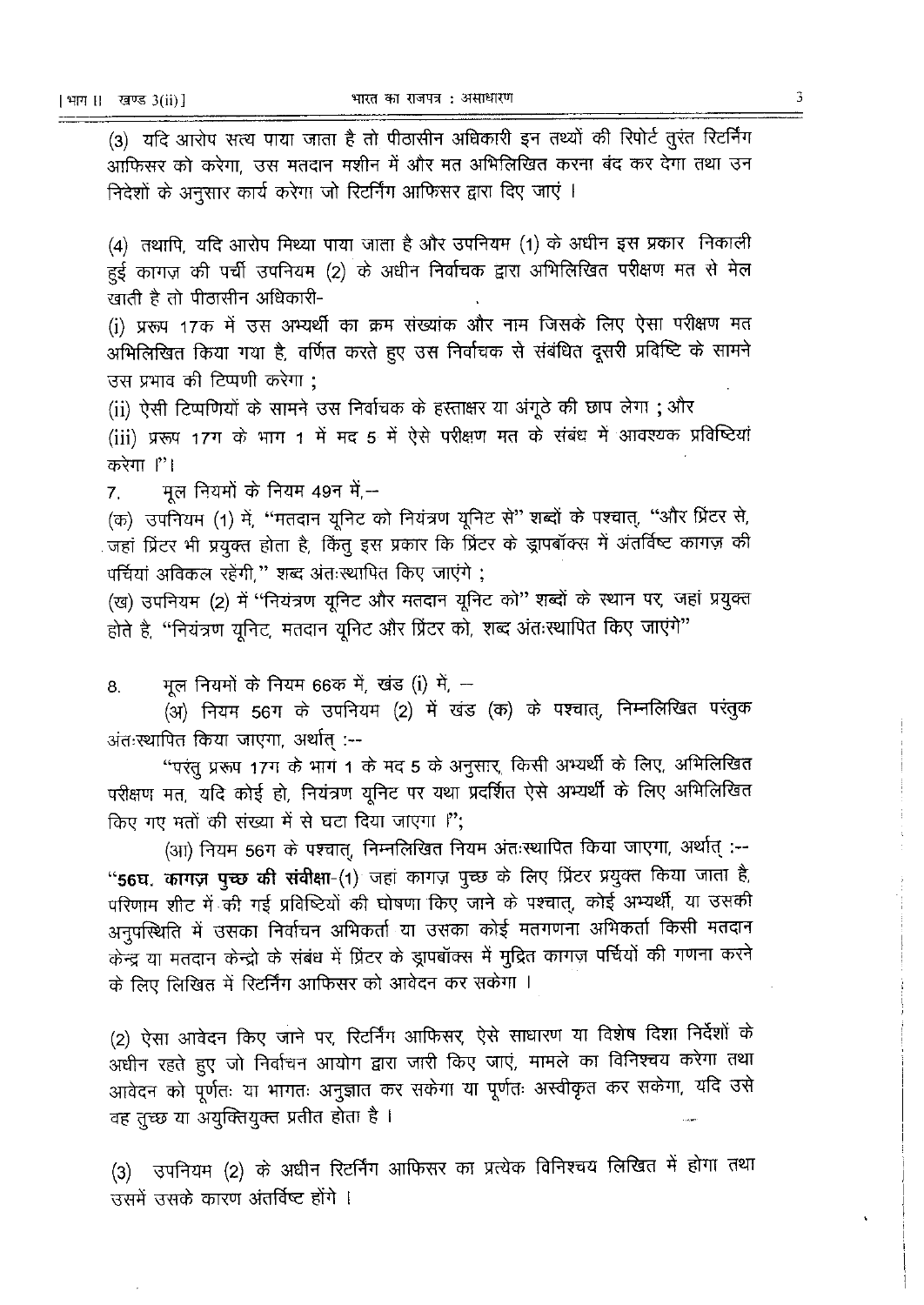[PART II SEC. 3(ii)]

(4) यदि उपनियम (2) के अधीन रिटर्निंग आफिसर कागज़ पर्चियों की गणना या तो पूर्णतः या भाग या भागों को अनुज्ञात करता है तो वह— (क) गणना उस रीति में करेगा जैसा निर्वाचन आयोग द्वारा निदेशित किया जाए: (ख) यदि नियंत्रण यूनिट पर प्रदर्शित मतों और कागज़ की पर्चियों की गणना में कोई विसंगति है तो कागज़ की पर्चियों की गणना के अनुसार प्ररूप 20 में परिणाम शीट को संशोधित करेगा : (ग) उसके द्वारा इस प्रकार किए गए संशोधनों की घोषणा करेगा ; और (घ) परिणाम शीट को पूर्ण करेगा तथा उस पर हस्ताक्षर करेगा"; (इ) नियम 57ग में --(क) उपनियम (1) में, "ऐसे परिणाम की स्मृति प्रतिधारित कर सके" शब्दों के पश्चात, "और जहां कागज़ पुच्छ के लिए प्रिंटर प्रयुक्त किया जाता है, रिटर्निंग आफिसर ऐसी रीति में कागज की पर्चियों को मुझबंद करेगा जैसा निर्वाचन आयोग द्वारा निदेशित किया जाए" शब्द अंतः स्थापित किए जाएंगे: (ख) उपनियम (2) में,-(i) आरंभिक भाग में, "नियंत्रण यूनिट" शब्दों के पश्चात, "और कागज़ की पर्चियों" शब्द अंतःस्थापित किए जाएंगे ; (ii) खंड (ग) में, "नियंत्रण यूनिट" शब्दों के पश्चात, "और प्रिंटर, जहां कहीं प्रयुक्त हो," शब्द अंतःस्थापित किए जाएंगे । मूल नियमों के नियम 92 के उपनियम (2) में, खंड (ग) के पश्चात, निम्नलिखित खंड 9. अंतःस्थापित किया जाएगा, अर्थात् :--"(गग) नियम 57ग के उपबंधों के अधीन मुद्राबंद मुद्रित कागज़ की पर्चियां ;"। मूल नियमों के नियम 93 के उपनियम (1) में, खंड (ग) के पश्चात, निम्नलिखित खंड 10. अंतःस्थापित किया जाएगा, अर्थात् :--"(गग) नियम 57ग के उपबंधों के अधीन मुद्राबंद मुद्रित कागज़ की पर्चियां ;" । मूल नियमों के नियम 94 में, खंड (ख) के परंतुक में "प्रयुक्त मतपत्रों के प्रतिपर्णों"  $11.$ शब्दों के पश्चात, "और मुद्रित कागज़ की पर्चियों, यदि कोई हों," शब्द अंतःस्थापित किए जाएंगे । मूल नियमों में, प्ररूप 17ग के स्थान पर, निम्नलिखित प्ररूप रखा जाएगा, अर्थात :-- $12.$ प्ररूप 17ग (नियम 49घ और 56ग (2) देखिए) भाग 1 - अभिलिखित मतों का लेखा 

राज्यक्षेत्र की विधान सभा के लिए निर्वाचन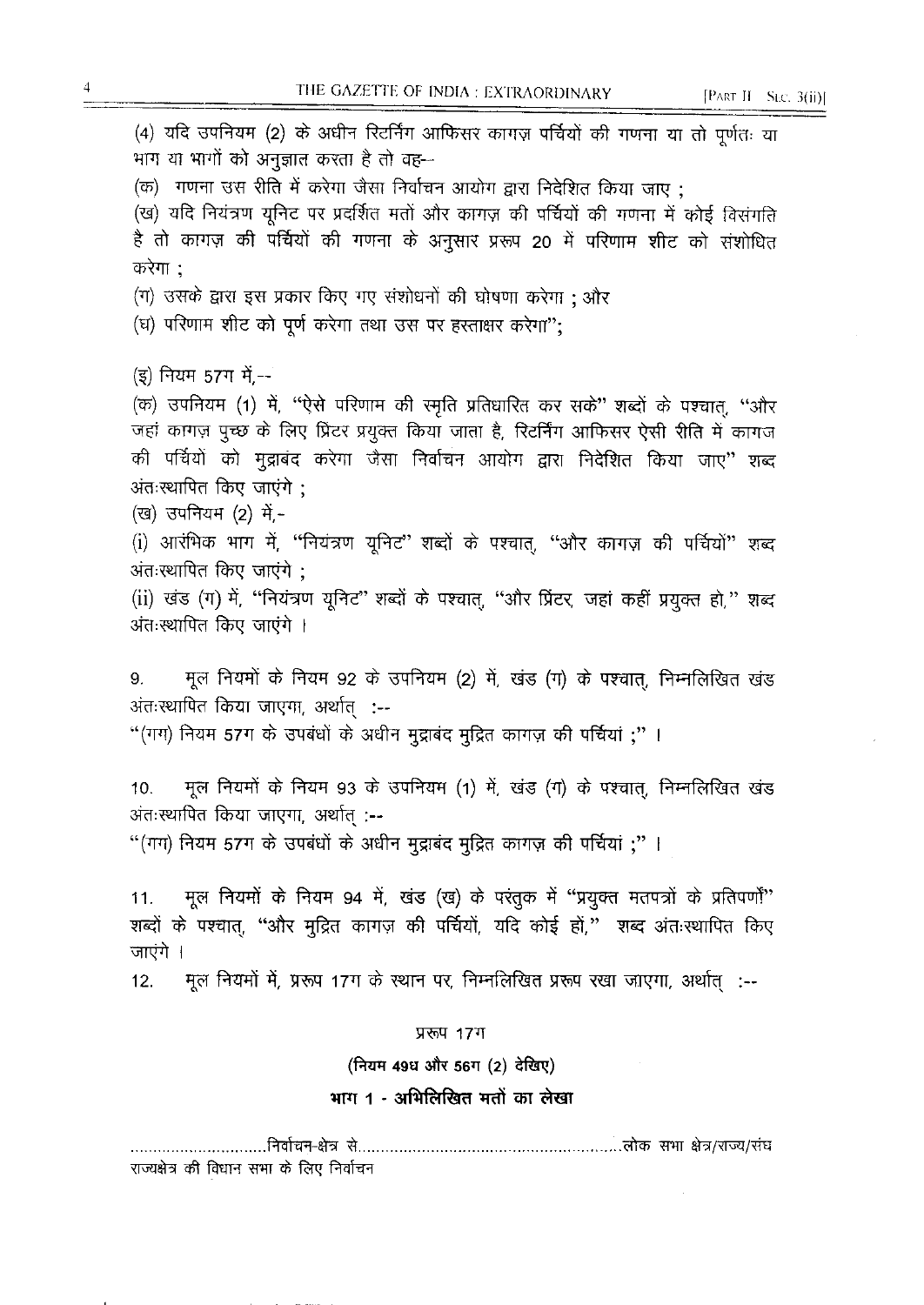[ भाग II- -खण्ड 3(ii)]

|                                                 | मतदान केन्द्र में प्रयुक्त मतदान :<br>मशीन का पहचान संख्यांक   :                                                                                                                                                                                                                                                                                                                               |                           |                                                 |             |
|-------------------------------------------------|------------------------------------------------------------------------------------------------------------------------------------------------------------------------------------------------------------------------------------------------------------------------------------------------------------------------------------------------------------------------------------------------|---------------------------|-------------------------------------------------|-------------|
| 1.<br>$\overline{2}$ .<br>3.<br>4.<br>5.<br>(ক) | भतदान केन्द्र को नियत निर्वाचकों की कुल संख्या<br>मतदाता रजिस्टर (प्ररूप 17क) में दर्ज मतदाताओं की कुल संख्या<br>नियम 49ण के अधीन मतदान अभिलिखित न करने का विनिश्चय करने वाले मतदाताओं की संख्या<br>नियम 49ड के अधीन मतदान करने के लिए अनुज्ञात न किए गए मतदाताओं की संख्या<br>नियम 43एमए(घ) के अधीन अपेक्षित कटौती के लिए अभिलिखित परीक्षण मत-<br>कटौती के लिए परीक्षण मतों की कुल<br>संख्यां | क्रम संख्या<br>(संख्यांए) | 17(क) में<br>प्ररूप<br>(निर्वाचकों) की क्रम सं0 | निर्वाचक    |
|                                                 |                                                                                                                                                                                                                                                                                                                                                                                                |                           | अभ्यर्थी का नाम                                 | मतों की सं0 |
| (ख)                                             | अभ्यर्थी (अभ्यर्थियों) जिनके लिए परीक्षण क्रम सं0<br>मत डाले गए                                                                                                                                                                                                                                                                                                                                |                           |                                                 |             |
|                                                 |                                                                                                                                                                                                                                                                                                                                                                                                | .                         |                                                 |             |
|                                                 |                                                                                                                                                                                                                                                                                                                                                                                                |                           |                                                 |             |
| 7.<br>8.                                        | उन मतदाताओं की संख्या जिनको नियम 49त के अधीन निविदत्त मतपत्र जारी किए गए:<br>निविदत्त मतपत्रों की संख्या                                                                                                                                                                                                                                                                                       |                           | क्रम संख्या                                     |             |
|                                                 | कुल                                                                                                                                                                                                                                                                                                                                                                                            | से                        |                                                 |             |
|                                                 |                                                                                                                                                                                                                                                                                                                                                                                                |                           |                                                 | तक          |
|                                                 |                                                                                                                                                                                                                                                                                                                                                                                                |                           |                                                 |             |
|                                                 |                                                                                                                                                                                                                                                                                                                                                                                                |                           |                                                 |             |
|                                                 |                                                                                                                                                                                                                                                                                                                                                                                                |                           |                                                 |             |
|                                                 | 9.    कागज की सीलों का लेखा                                                                                                                                                                                                                                                                                                                                                                    |                           | मतदान अभिकर्ता के हस्ताक्षर                     |             |
|                                                 |                                                                                                                                                                                                                                                                                                                                                                                                |                           |                                                 |             |
|                                                 | 1. उपयोग के लिए प्रदाय की गई कागज की सीलें                                                                                                                                                                                                                                                                                                                                                     | कुल सं0<br>क0सं0  से तक   |                                                 |             |
| 2. प्रयुक्त हुई कागज की सीलें                   |                                                                                                                                                                                                                                                                                                                                                                                                | कुल सं0.<br>क0सं0  से तक  |                                                 |             |
|                                                 | 3. रिटर्निंग आफिसर को वापस की गई                                                                                                                                                                                                                                                                                                                                                               | कुल सं0                   |                                                 |             |
|                                                 | अप्रयुक्त कागज की सीले                                                                                                                                                                                                                                                                                                                                                                         | क0सं0  से तक              |                                                 |             |
|                                                 | 4. नष्ट हुई कागज की सीलें, यदि कोई हों :                                                                                                                                                                                                                                                                                                                                                       | कुल सं0                   |                                                 |             |
|                                                 |                                                                                                                                                                                                                                                                                                                                                                                                | क्र0सं0  से तक            |                                                 |             |
|                                                 |                                                                                                                                                                                                                                                                                                                                                                                                |                           |                                                 |             |

 $\sim$   $\sim$ 

 $3548$   $GI/13-2$ 

 $\bar{z}$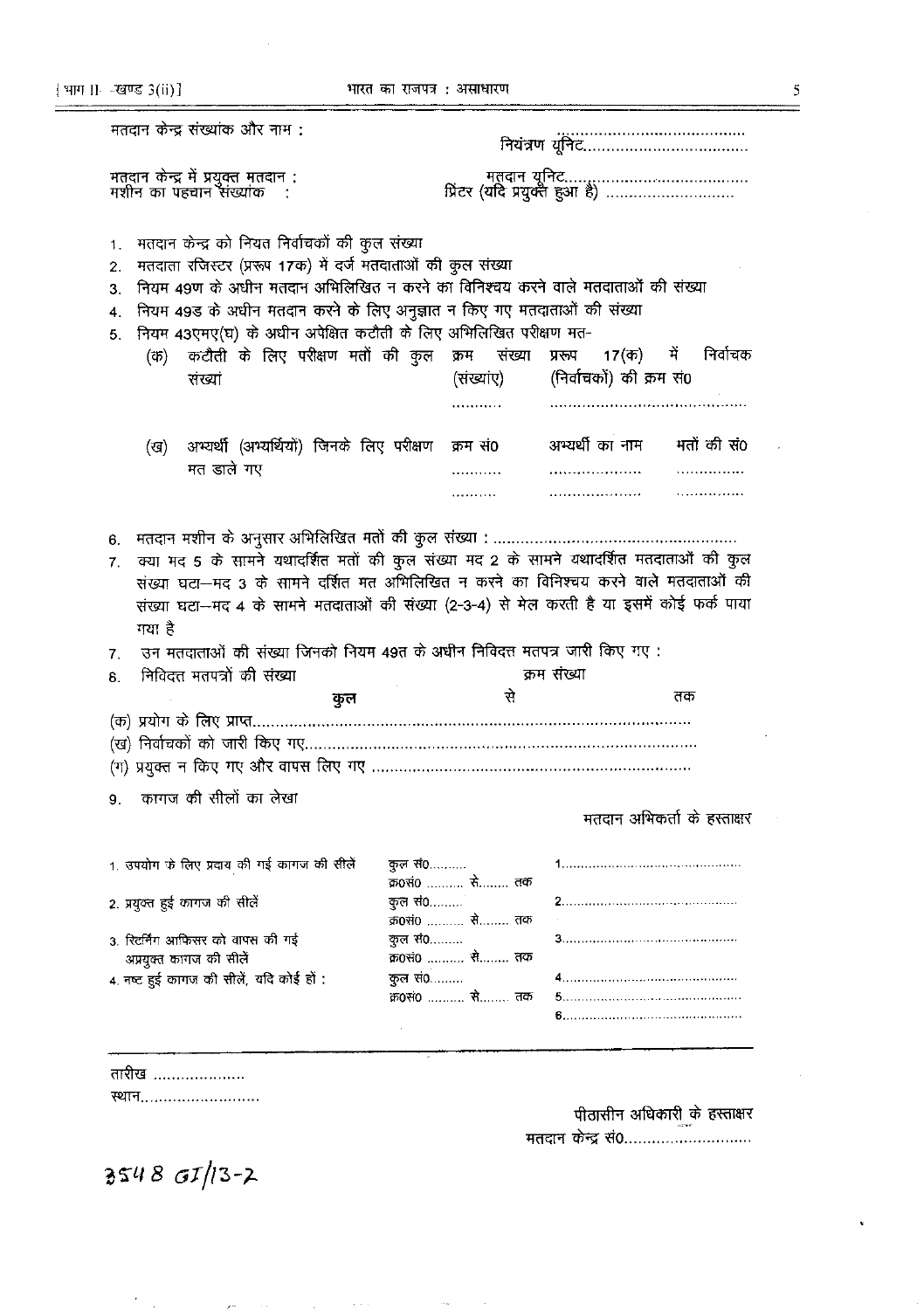| क्रम<br>संख्यांक   | अभ्यर्थी का नाम ' | । नियंत्रण<br>यूनिट पर<br>प्रदर्शित<br>मतों की<br>संख्या | भाग 1 के मद 5 के अनुसार $\overline{ }$<br>कटौती किए जाने वाले परीक्षण | विधिमान्य मतों की<br>संख्या |
|--------------------|-------------------|----------------------------------------------------------|-----------------------------------------------------------------------|-----------------------------|
| $^{\prime}$ 1 $\,$ | $\left( 2\right)$ | $\left( 3\right)$                                        | मतों की संख्या<br>$\left( 4\right)$                                   | $(3-4)$<br>(5)              |
| 2.<br>3.           |                   |                                                          |                                                                       |                             |
| 4.                 |                   |                                                          |                                                                       |                             |
| 5.<br>6.           |                   |                                                          |                                                                       |                             |
| गोग                |                   |                                                          |                                                                       |                             |

भाग 2 -- मतगणना का परिणाम

क्या ऊपर दर्शित मतों की कुल संख्या भाग 1 की मद 6 के सामने दर्शित मतों की कुल संख्या से मेल करती है या उनके दोनों योगों में कोई फर्क दर्शित होता है ।

ख्यान...................... तारीख..........................

> गणन पर्यवेक्षक के हस्ताक्षर अभ्यर्थी/निर्वाचन अभिकर्ता/गणन अभिकतैर्त का नाम पूरे हस्ताक्षर

| 1.               |  |  |
|------------------|--|--|
|                  |  |  |
| 2.               |  |  |
| 3.               |  |  |
| $\boldsymbol{4}$ |  |  |
| 5 <sub>1</sub>   |  |  |
| 6.               |  |  |
| 7.               |  |  |
|                  |  |  |
|                  |  |  |
| खान<br>तारीख     |  |  |

रिटर्निंग आफिसर के हस्ताक्षर ।''।

[फा. सं. एच-11019(10)/2010-वि. 2]

डॉ. जी. नारायण राजू, संयुक्त सचिव और विधायी प्रामर्शी

टिप्पणी : मूल नियम भारत के राजपत्र, असाधारण, भाग II, खण्ड 3, उपखण्ड (ii), में अधिसूचना संख्यांक का.आ. 859 तारीख 15 अप्रैल. .<br>1961 द्वारा प्रकाशित किए गए और उनमें अंतिम संशोधन अधिसूचना संख्याक का.आ. 1732(अ) तारीख 1 अगस्त, 2012 द्वारा किया गया।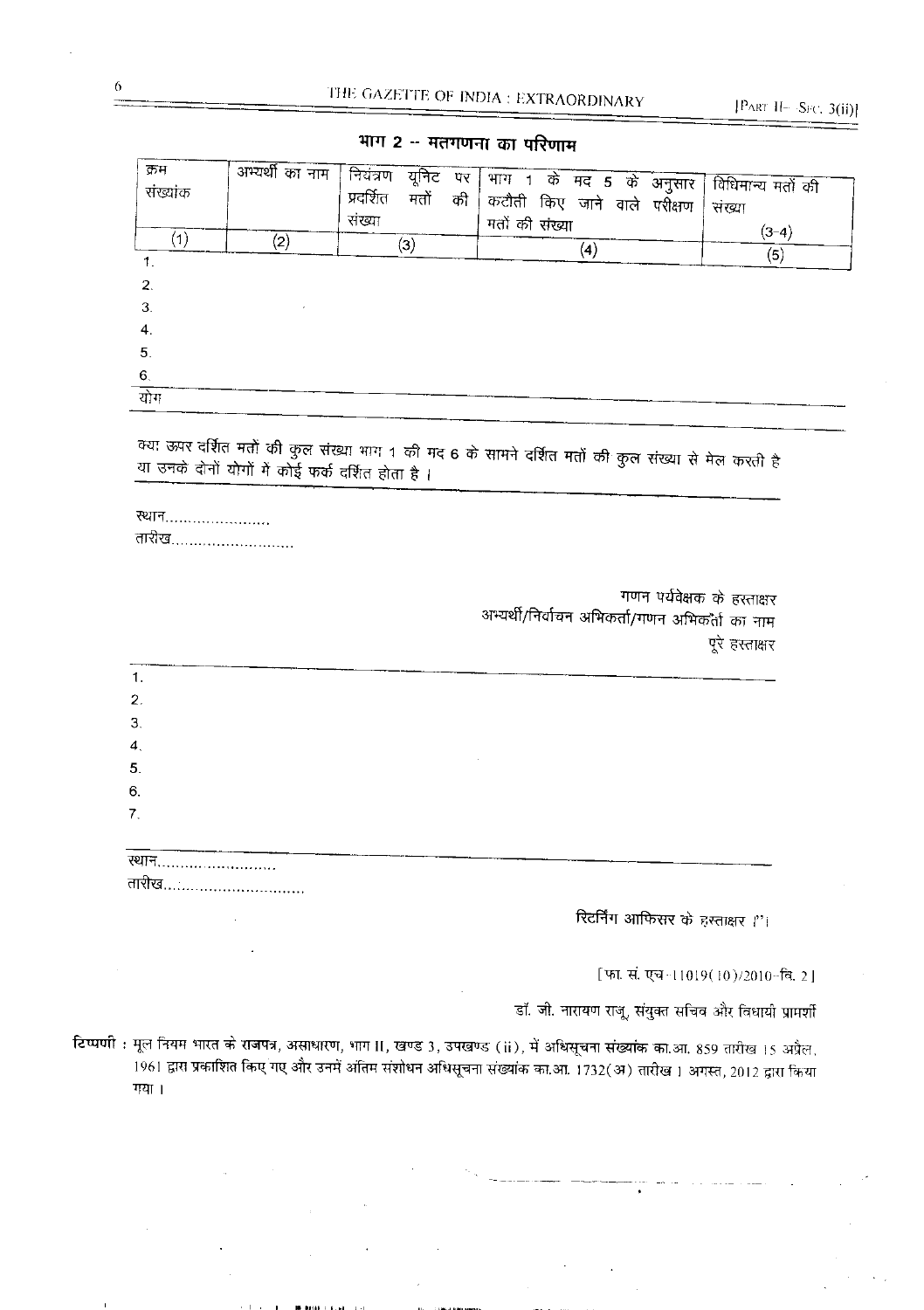#### MINISTRY OF LAW AND JUSTICE

#### (Legislative Department)

#### **NOTIFICATION**

#### New Delhi, the 14th August, 2013

S.O. 2470(E).—In exercise of the powers conferred by section 169 of the Representation of the People Act, 1951 (43 of 1951), the Central Government, after consulting the Election Commission, hereby makes the following rules further to amend the Conduct of Elections Rules, 1961, namely:--

(1) These rules may be called the Conduct of Elections (Amendment) Rules, 2013. 1. (2) They shall come into force on the date of their publication in the Official Gazette.

 $2.$ In the Conduct of Elections Rules, 1961 (hereinafter referred to as the principal rules), after rule 49A, the following proviso shall be inserted, namely:-

"Provided that a printer with a drop box of such design, as may be approved by the Election Commission, may also be attached to a voting machine for printing a paper trail of the vote, in such constituency or constituencies or parts thereof as the Election Commission may direct.".

In the principal rules, in rule 49B, in sub-rule (4), after clause (b), the following  $3.$ clause shall be inserted, namely:-

"(c) where the printer for paper trail is used under the proviso to rule 49A, set the printer as per the number of contesting candidates set in the control unit by  $-$ 

- loading in the printer the serial numbers and names of candidates and symbols  $(i)$ allotted to them as given on the balloting units under clause (a);
- loading paper in the printer; and  $(ii)$
- sealing the printer in such manner as may be directed by the Election  $(iii)$ Commission.".
- In the principal rules, in rule  $49E,$  4.
	- (a) in sub-rule  $(1)$ , in the opening portion, after the words "every voting machine used at polling station,", the words "and the printer for paper trail where used," shall be inserted:
	- (b) in sub-rule (2), for the words, brackets and figure "no voter has been already recorded in the voting machine and it bears the label referred to in sub-rule (4).", the words, brackets and figure " no vote has been already recorded in the voting machine and it bears the label referred to in sub-rule (1), and where the printer for paper trail is used that the drop box of the printer is empty." shall be substituted: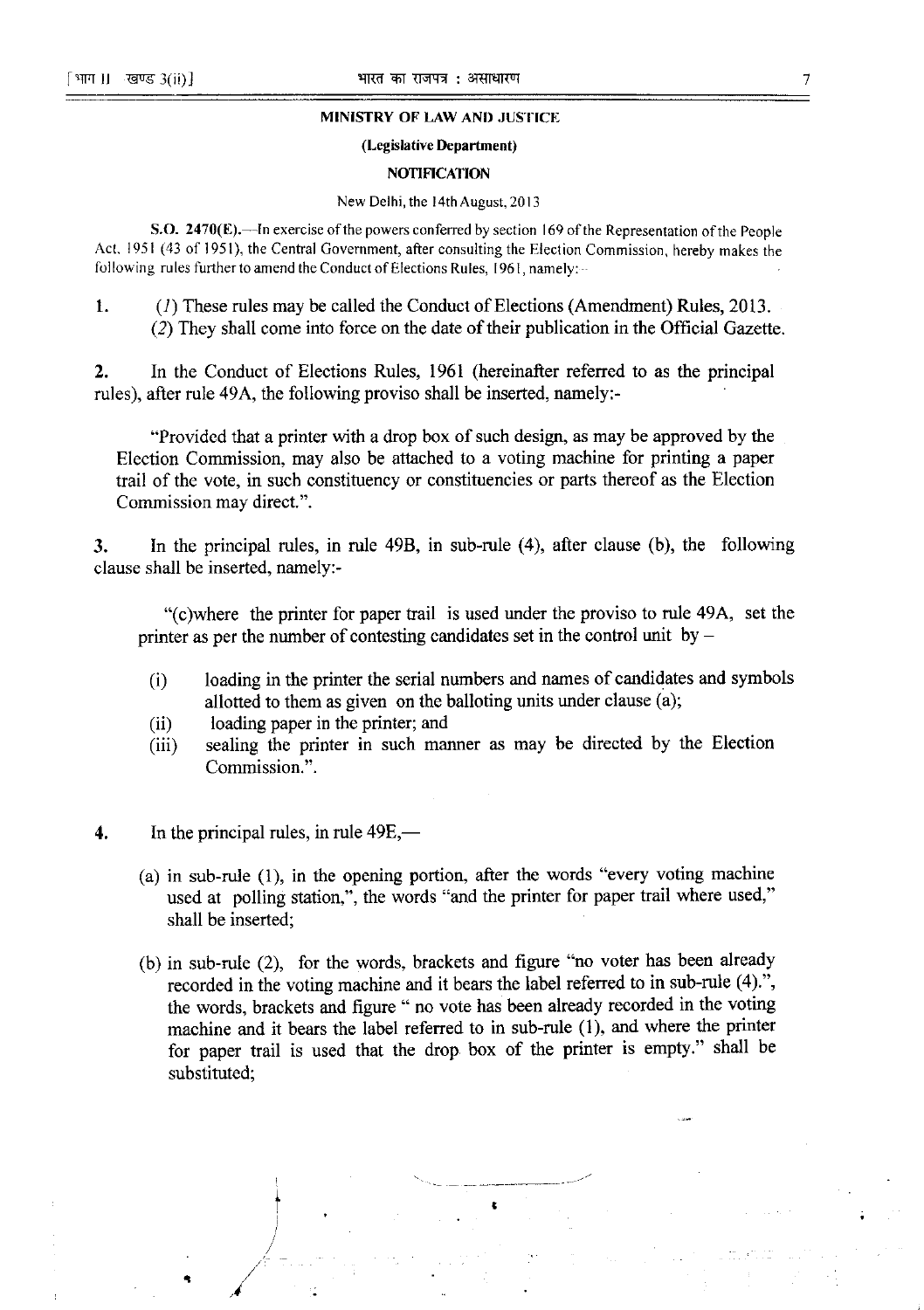(c) after sub-rule  $(6)$ , the following sub-rule shall be inserted, namely:-

"(7) Where the printer for paper trail is used, the printer shall also be kept along with the balloting unit in the voting compartment and shall be connected to the electronic voting machine in the manner as directed by the Election Commission.".

In the principal rules, in rule 49M, in sub-rule  $(3)$ , after clause  $(c)$ , the following 5. proviso shall be inserted, namely:-

"Provided that where printer for paper trail is used, upon casting the vote by pressing the button as referred to in clause (b), the elector shall be able to view through the transparent window of the printer, kept alongwith the balloting unit inside the voting compartment, the printed paper slip showing the serial number, name and the symbol of the candidate for whom he has cast his vote before such paper slip gets cut and drops in the drop box of the printer.".

In the principal rules, after rule 49M, the following rule shall be inserted, namely:-6.

"49MA.Procedure in case of complaint about particulars printed on paper slip.-(1) Where printer for paper trail is used, if an elector after having recorded his vote under rule 49M alleges that the paper slip generated by the printer has shown the name or symbol of a candidate other than the one he voted for, the presiding officer shall obtain a written declaration from the elector as to the allegation, after warning the elector about the consequence of making a false declaration.

(2) If the elector gives the written declaration referred to in sub-rule (1), the presiding officer shall make a second entry related to that elector in Form 17A, and permit the elector to record a test vote in the voting machine in his presence and in the presence of the candidates or polling agents who may be present in the polling station, and observe the paper slip generated by the printer.

(3) If the allegation is found true, the presiding officer shall report the facts immediately to the returning officer, stop further recording of votes in that voting machine and act as per the direction that may be given by the returning officer.

(4) If, however, the allegation is found to be false and the paper slip so generated under sub-rule (1) matches with the test vote recorded by the elector under sub-rule (2), then, the presiding officer shall-

- (i) make a remark to that effect against the second entry relating to that elector in Form 17A mentioning the serial number and name of the candidate for whom such test vote has been recorded;
- (ii) obtain the signature or thumb impression of that elector against such remarks; and
- (iii) make necessary entries regarding such test vote in item 5 in Part I of Form 17C."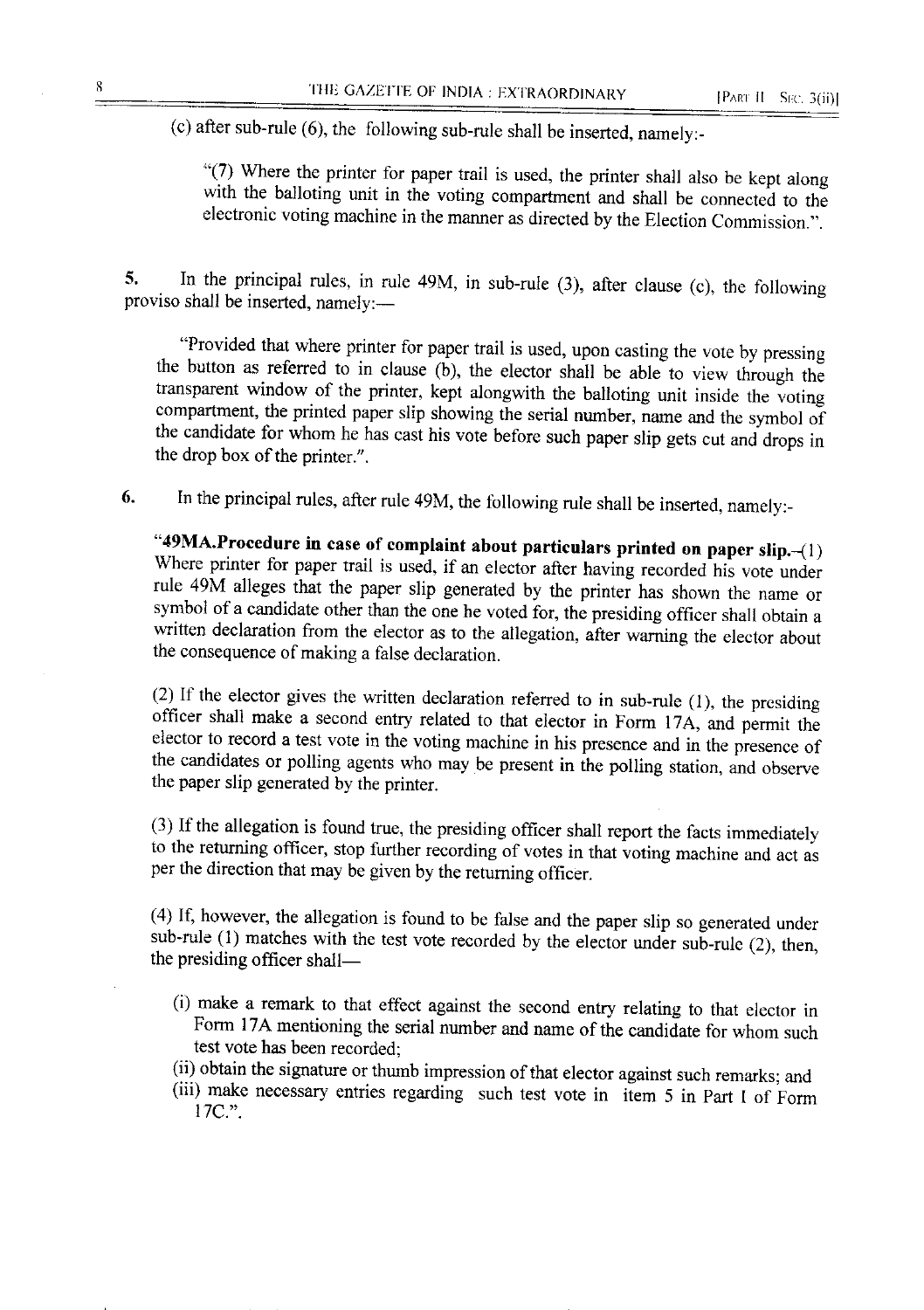- In the principal rules, in rule 49T,— 7.
	- (a) in sub-rule (1), after the words "detach the balloting unit from the control unit", the words "and from the printer, where printer is also used, so however, that the paper slips contained in the drop box of the printer shall remain intact" shall be inserted:

(b) in sub-rule (2), for the words "The control unit and the balloting unit shall,", the words "The control unit, the balloting unit and the printer, where it is used, shall" shall be inserted.

In the principal rules, in rule 66A, in clause  $(i)$ ,— 8.

(A) in rule 56C, in sub-rule (2), after clause (a), the following proviso shall be inserted, namely:-

"Provided that the test vote recorded, if any, for a candidate, as per item 5 in Part I of Form 17C, shall be subtracted from the number of votes recorded for such candidate as displayed on the control unit.";

(B) after rule 56C, the following rule shall be inserted, namely:-

"56D. Scrutiny of paper trail. $- (1)$  Where printer for paper trail is used, after the entries made in the result sheet are announced, any candidate, or in his absence, his election agent or any of his counting agents may apply in writing to the returning officer to count the printed paper slips in the drop box of the printer in respect of any polling station or polling stations.

(2) On such application being made, the returning officer shall, subject to such general or special guidelines, as may be issued by the Election Commission, decide the matter and may allow the application in whole or in part or may reject in whole, if it appears to him to be frivolous or unreasonable.

(3) Every decision of the returning officer under sub-rule (2) shall be in writing and shall contain the reasons therefor.

(4) If the returning officer decides under sub-rule (2) to allow counting of the paper slips either wholly or in part or parts, he shall-

- (a) do the counting in the manner as may be directed by the Election Commission;
- (b) if there is discrepancy between the votes displayed on the control unit and the counting of the paper slips, amend the result sheet in Form 20 as per the paper slips count;

(c) announce the amendments so made by him; and

(d) complete and sign the result sheet.";

 $354867/33$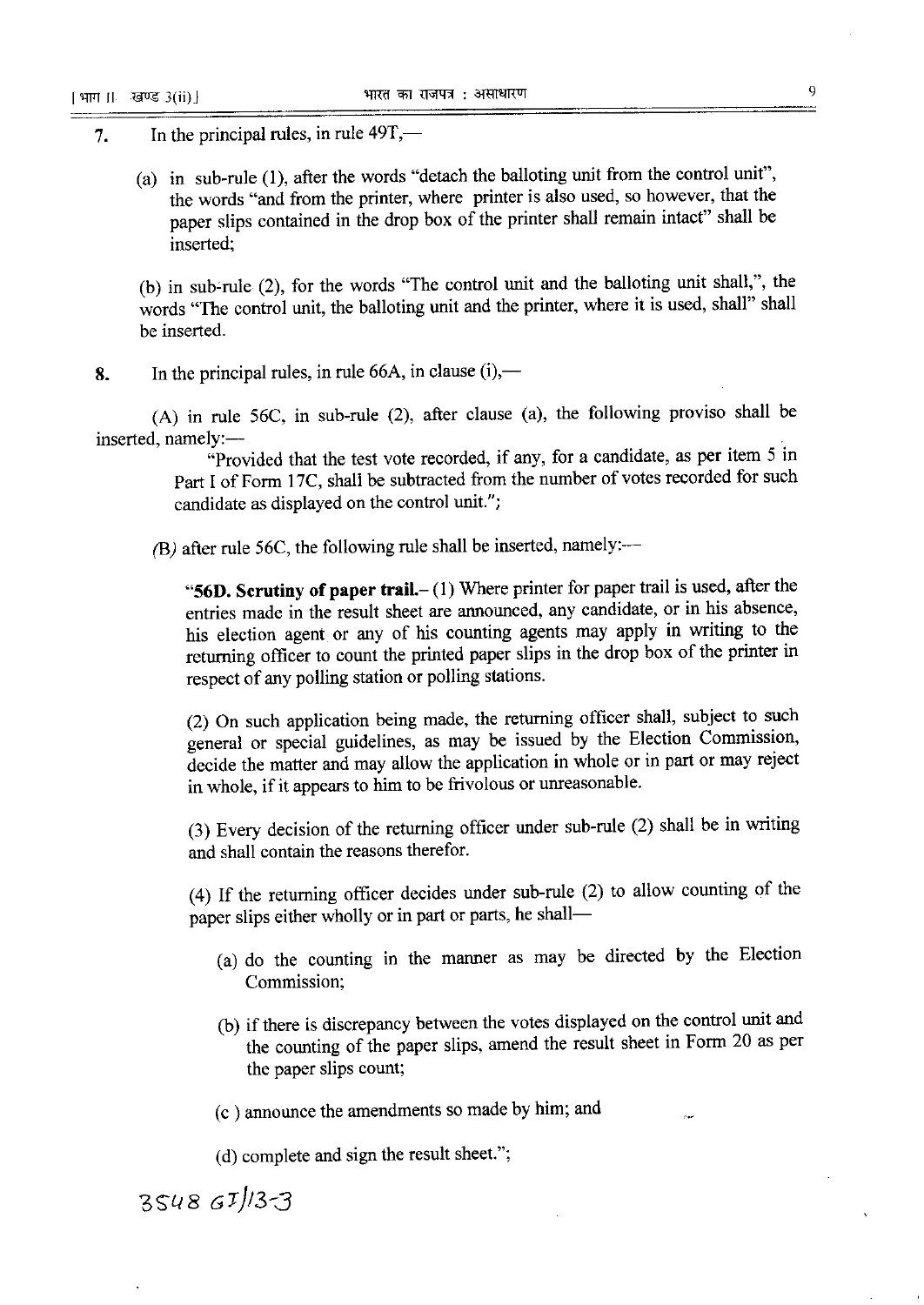$(C)$  in rule 57C,—

- (a) in sub-rule  $(1)$ , after the words "the memory of such result", the words "and where printer for paper trail is used, the returning officer shall seal the paper slips in such manner, as may be directed by the Election Commission" shall be inserted:
- (b) in sub-rule  $(2)$ ,
	- (i) in the opening portion, after the words "The control unit", the words "and the paper slips" shall be inserted;
	- (ii) in clause (c), after the words "the control unit", the words "and printer wherever used" shall be inserted.

In the principal rules, in rule  $92$ , in sub-rule  $(2)$ , after clause  $(c)$ , the following clause 9. shall be inserted, namely:-

"(cc) the printed paper slips sealed under the provisions of rule 57C;".

In the principal rules, in rule 93, in sub-rule  $(1)$ , after clause  $(c)$ , the following clause 10. shall be inserted, namely:-

"(cc) the printed paper slips sealed under the provisions of rule 57C;".

In the principal rules, in rule 94, in the proviso to clause (b), after the words 11. "counterfoils of used ballot papers", the words "and the printed paper slips, if any," shall be inserted.

In the principal rules, for FORM 17C, the following form shall be substituted,  $12.$ namely:-

#### "FORM 17C

[See rules 49S and  $56C(2)$ ]

## **PART I.--ACCOUNT OF VOTES RECORDED**

Election to House of the People/Legislative Assembly of the State/Union territory..............from................Constituency.

| Number and Name of Polling Station:                                     |  |
|-------------------------------------------------------------------------|--|
| Identification Number of voting<br>Machine used at the Polling Station: |  |
|                                                                         |  |

1. Total number of electors assigned to the Polling Station

2. Total number of voters as entered in the Register for Voters (Form 17A)

3. Number of voters deciding not to record votes under rule 49-O

4. Number of voters not allowed to vote under rule 49M

**THE R. P. LEWIS CO., LANSING MICH.**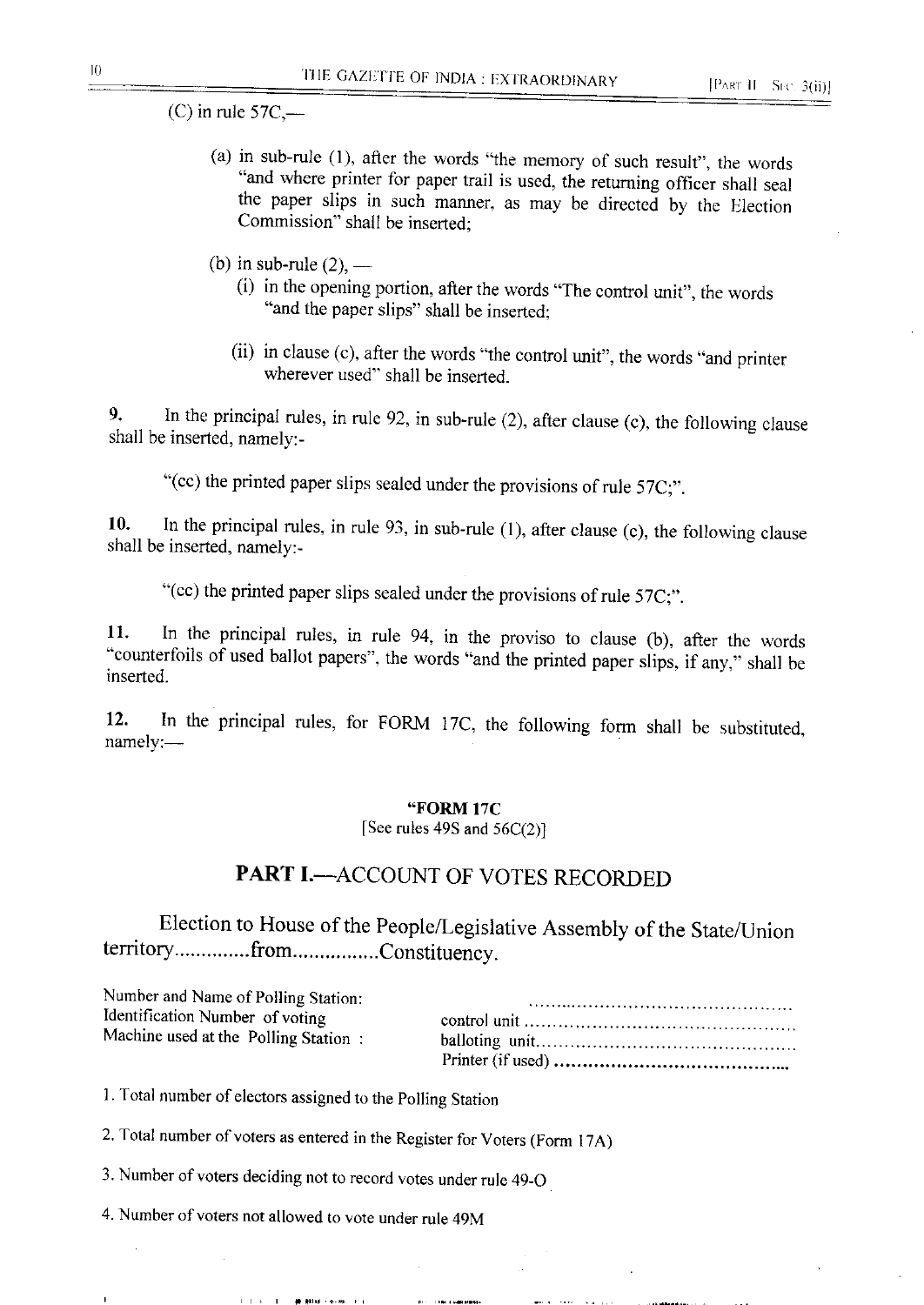$\equiv$ 

| 5. Test votes recorded under rule 49MA (d) required to be deducted-                                                                                                                                                                                                                        |                            |       |                |                                                                                                                                                                                                                                                  |  |
|--------------------------------------------------------------------------------------------------------------------------------------------------------------------------------------------------------------------------------------------------------------------------------------------|----------------------------|-------|----------------|--------------------------------------------------------------------------------------------------------------------------------------------------------------------------------------------------------------------------------------------------|--|
| (a) total number of test votes to be deducted:                                                                                                                                                                                                                                             |                            |       |                | Total No. Sl. No.(s) of elector(s) in Form 17A                                                                                                                                                                                                   |  |
|                                                                                                                                                                                                                                                                                            |                            | .     |                |                                                                                                                                                                                                                                                  |  |
| (b) candidate(s) for whom test vote(s) cast:                                                                                                                                                                                                                                               |                            | Sl.No |                | Name of candidate No. of votes                                                                                                                                                                                                                   |  |
|                                                                                                                                                                                                                                                                                            |                            |       |                |                                                                                                                                                                                                                                                  |  |
|                                                                                                                                                                                                                                                                                            |                            |       |                |                                                                                                                                                                                                                                                  |  |
|                                                                                                                                                                                                                                                                                            |                            |       |                |                                                                                                                                                                                                                                                  |  |
| 7. Whether the total number of votes as shown against item 6 tallies with the total number of votes as<br>shown against item 2 minus numbers of voters deciding not to record votes as against item 3 minus<br>number of voters as against item 4 (i.e. 2-3-4) or any discrepancy noticed: |                            |       |                |                                                                                                                                                                                                                                                  |  |
| 8. Number of voters to whom tendered ballot papers were issued under rule 49P:                                                                                                                                                                                                             |                            |       |                |                                                                                                                                                                                                                                                  |  |
| 9. Number of tendered ballot papers.                                                                                                                                                                                                                                                       | <b>Total</b>               |       | Sl.No.<br>From | To                                                                                                                                                                                                                                               |  |
|                                                                                                                                                                                                                                                                                            |                            |       |                |                                                                                                                                                                                                                                                  |  |
| (a) received for use<br>(b) issued to electors                                                                                                                                                                                                                                             |                            |       |                |                                                                                                                                                                                                                                                  |  |
|                                                                                                                                                                                                                                                                                            |                            |       |                |                                                                                                                                                                                                                                                  |  |
| 10. Account of papers seals                                                                                                                                                                                                                                                                |                            |       |                |                                                                                                                                                                                                                                                  |  |
|                                                                                                                                                                                                                                                                                            |                            |       |                | Signature of polling agents.                                                                                                                                                                                                                     |  |
| 1. Paper seals supplied for use :                                                                                                                                                                                                                                                          | Total No<br>Sl. No. fromto |       |                | 1.                                                                                                                                                                                                                                               |  |
| 2. Paper seals used :                                                                                                                                                                                                                                                                      | Total No<br>$S. No. (s)$   |       |                | the control of the control of the control of the control of the control of the control of                                                                                                                                                        |  |
| 3. Unused paper seals returned to<br>Returning Officer :                                                                                                                                                                                                                                   | Total No<br>Sl. No.(s)     |       |                | $\begin{array}{c c c c c} \hline \rule{0pt}{8ex} & \rule{0pt}{8ex} \multicolumn{3}{8pt} \multicolumn{3}{*}{\textbf{2}} & \multicolumn{3}{*}{\textbf{3}} & \multicolumn{3}{*}{\textbf{4}} & \multicolumn{3}{*}{\textbf{5}} \\ \hline \end{array}$ |  |
| 4. Damaged paper seal, if any :                                                                                                                                                                                                                                                            | Total No<br>$SL No(s)$     |       |                | $4\frac{1}{2}$                                                                                                                                                                                                                                   |  |
|                                                                                                                                                                                                                                                                                            |                            |       |                | 5                                                                                                                                                                                                                                                |  |
|                                                                                                                                                                                                                                                                                            |                            |       |                | $6 \overline{\phantom{a}}$                                                                                                                                                                                                                       |  |
|                                                                                                                                                                                                                                                                                            |                            |       |                |                                                                                                                                                                                                                                                  |  |

 $\sigma_{\rm{max}}$ 

 $\mathcal{A}_{\mu\nu}$ 

 $\frac{1}{2}$  .

 $\frac{1}{2}$ 

 $\textbf{Date}$ .... Place........... Signature of Presiding Officer<br>Polling Station No................

.<br>Sam